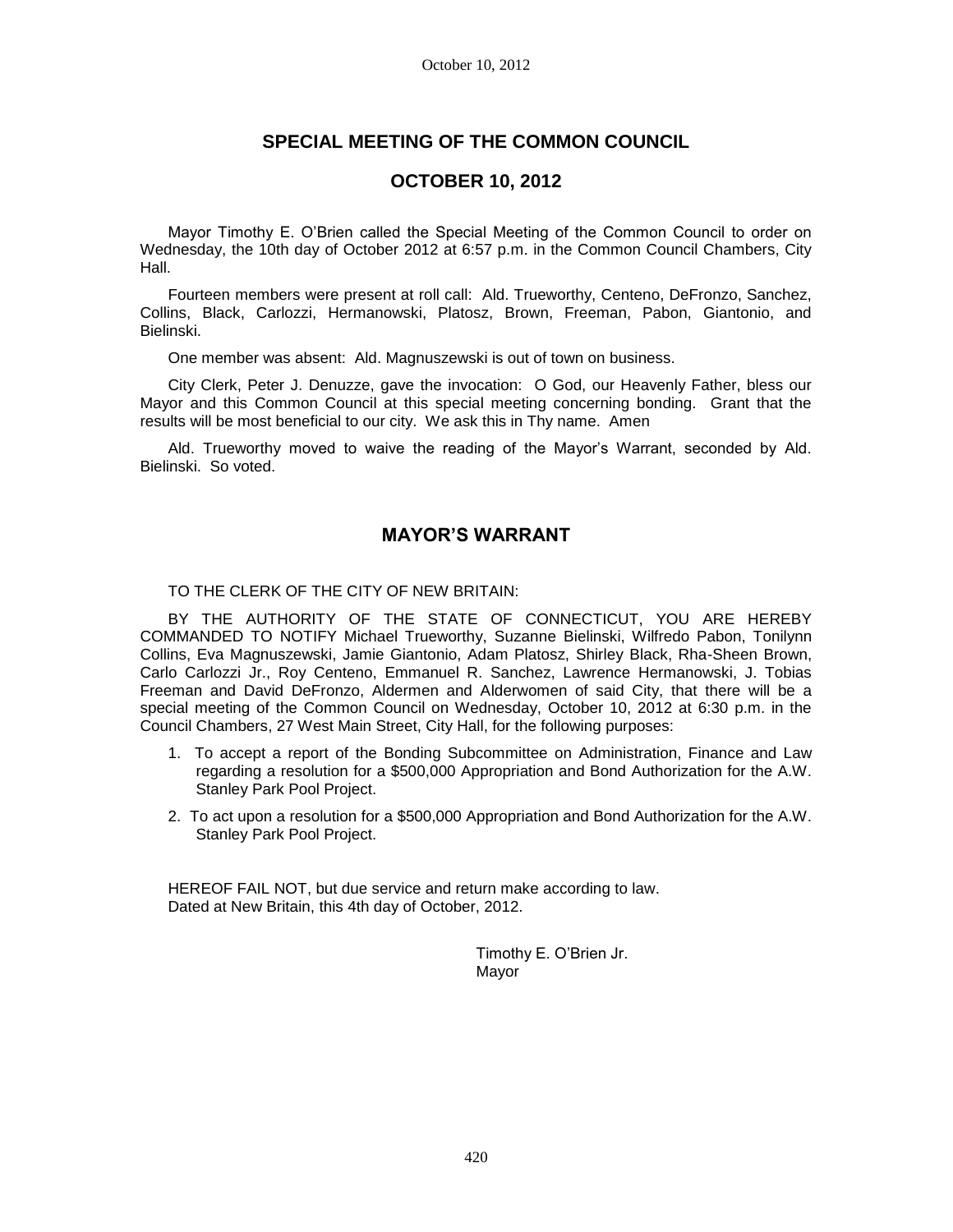## **REPORT OF THE BONDING COMMITTEE**

#### **32053 RE: \$500,000 APPROPRIATION AND BOND AUTHORIZATION FOR THE A.W. STANLEY PARK POOL PROJECT**

To His Honor, the Mayor, and the Common Council of the City of New Britain: the undersigned beg leave to report the following:

At a meeting of the Standing Bonding Subcommittee of the Committee on Administration, Finance and Law held on October 10, 2012 on a motion by Committee member Trueworthy and seconded by Committee member Bielinski, the following resolution was adopted:

"RESOLVED, that the Standing Subcommittee of the Committee on Administration, Finance and Law recommends to the Common Council, that the sum of \$500,000 be appropriated for the replacement of the wading and large pools' two filtration systems as well as repair of the large pool's concrete walls and floor at A.W. Stanley Park (the "Project"). The Project includes planning, design, architectural and engineering services, construction costs, materials, equipment and fixtures, temporary and permanent financing costs and other costs related to the Project. To meet said appropriation and in lieu of a tax therefor, bonds, notes or temporary notes of the City be issued pursuant to Article XII of the City Charter and Chapter 109 of the Connecticut General Statutes, as amended, or any other provision of law thereto enabling, in an amount not to exceed \$500,000 or so much thereof as may be necessary after deducting grants or other sources of funds available for the project.

BE IT FURTHER RESOLVED, that the Standing Bonding Subcommittee of the Committee on Administration, Finance and Law recommends to the Common Council that the City hereby declares its official intent under Treasury Regulation Section 1.150-2 of the Internal Revenue Code of 1986, as amended, that project costs may be paid from temporary advances of available funds and that the City reasonably expects to reimburse any such advances from the proceeds of borrowings in an aggregate principal amount not in excess of the amount of borrowing authorized for the project; that the Mayor and Treasurer are authorized to bind the City pursuant to such representations and agreements as they deem necessary or advisable in order to ensure and maintain the continued exemption from Federal income taxation of interest on the bonds, notes or temporary notes authorized by this resolution, if issued on a tax-exempt basis, including covenants to pay rebates of investment earnings to the United States in future years. While it is anticipated that the bonds or notes will qualify as tax exempt bonds, the Mayor and the Treasurer are authorized, upon the advice of bond counsel, to issue all or any portion of the bonds or notes as bonds or notes the interest on which is includable in the gross income of the owners thereof for federal income tax purposes and it is hereby found and determined that the issuance of any such bonds or notes is in the public interest.

BE IT FURTHER RESOLVED, that the Standing Bonding Subcommittee of the Committee on Administration, Finance and Law recommends to the Common Council that the bonds or notes may be sold in a single issue or may be consolidated with other authorized but unissued bonds or notes of the City. The bonds or notes shall be issued in fully registered form, be executed in the name and on behalf of the City by the facsimile or manual signatures of the Mayor and the Treasurer, bear the City seal or a facsimile thereof, be certified and payable at a bank or trust company designated by the Mayor and the Treasurer which bank or trust company may also be designated as the registrar and transfer agent, and be approved as to their legality by Bond Counsel to the City. The bonds or notes may be issued in one or more series, shall bear such rate or rates of interest, and be issued in book entry form. The bonds or notes shall be general obligations of the City and each of the bonds or notes shall recite that every requirement of law relating to its issue has been duly complied with, that such bonds or notes are within every debt and other limit prescribed by law, and that the full faith and credit of the City are pledged to the payment of the principal thereof and interest thereon. The aggregate principal amount of bonds or notes to be issued, the annual installments of principal, redemption provisions, if any, the date, interest rate or rates, form and manner of sale, time of issuance and sale, designation, price, maturities, and other terms, details and particulars of such bonds or notes shall be determined by the Mayor and the Treasurer.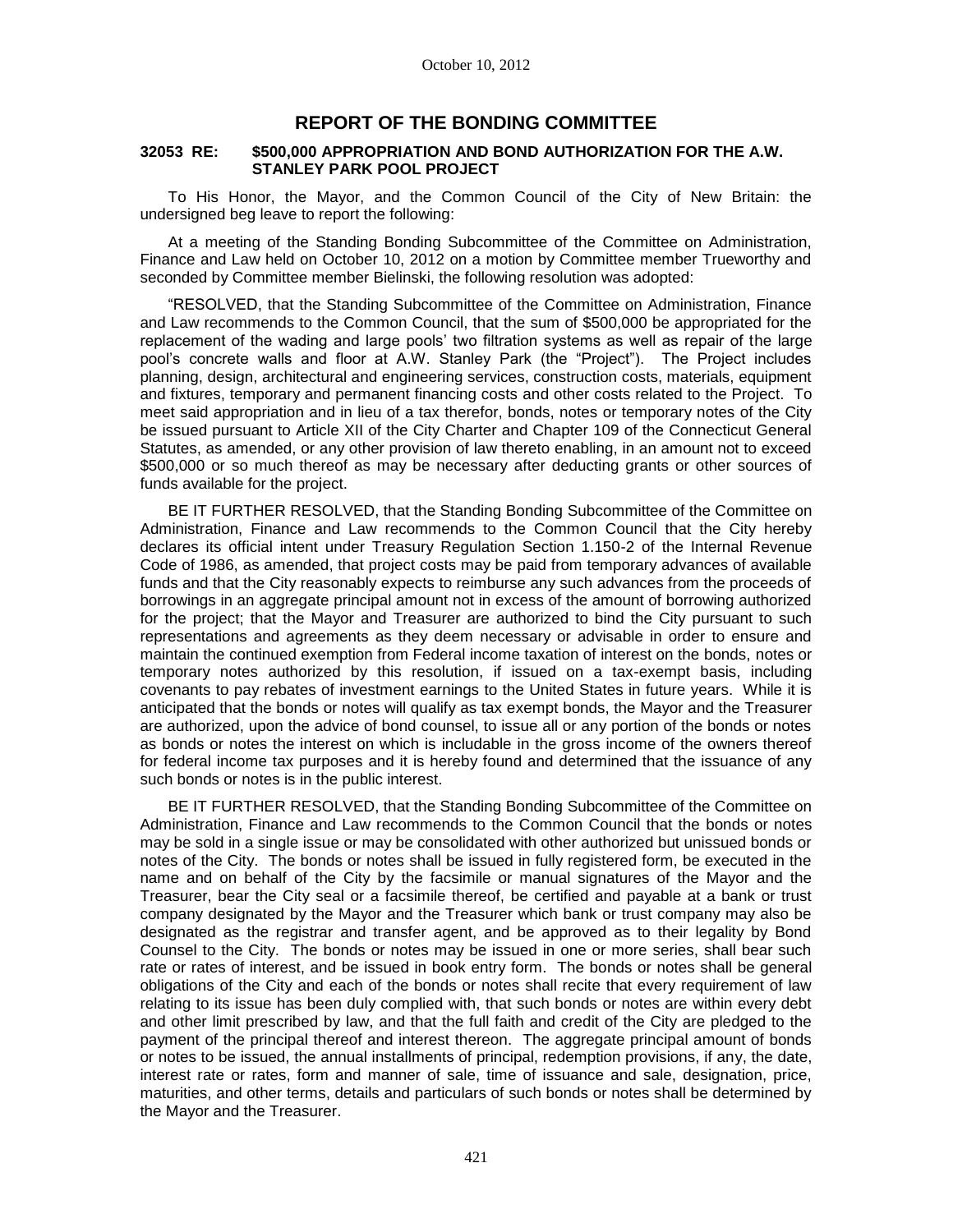BE IT FURTHER RESOLVED, that the Standing Bonding Subcommittee of the Committee on Administration, Finance and Law recommends to the Common Council that the Mayor and Treasurer are authorized to issue temporary notes in anticipation of the receipt of the proceeds of said bonds or notes and the receipt of any federal, state or other grant-in-aid for the project. The notes shall be executed in the name and on behalf of the City by the facsimile or manual signatures of the Mayor and the Treasurer, bear the City seal or a facsimile thereof, be certified and payable at a bank or trust company designated by the Mayor and the Treasurer which bank or trust company may also be designated as the registrar and transfer agent, and be approved as to their legality by Bond Counsel to the City. The notes shall be issued with maturity dates in accordance with the Connecticut General Statutes, as amended. The notes shall be general obligations of the City and each of the bonds shall recite that every requirement of law relating to its issue has been duly complied with, that such notes are within every debt and other limit prescribed by law, and that the full faith and credit of the City are pledged to the payment of the principal thereof and interest thereon. The net interest cost on such notes, including renewals thereof, and the expense of preparing, issuing, and marketing such notes, to the extent paid from the proceeds from the issuance of bonds or notes, shall be included as a cost of the project.

BE IT FURTHER RESOLVED, that the Standing Bonding Subcommittee of the Committee on Administration, Finance and Law recommends to the Common Council that the bonds, notes or temporary notes may be sold by the Mayor and Treasurer in a public sale, sealed proposal or a negotiated underwriting and the Mayor and the Treasurer are authorized to select the underwriter or underwriters and to enter into, execute and deliver on behalf of the City a contract of purchase for such bonds, notes or temporary notes on such terms and conditions as they shall determine.

BE IT FURTHER RESOLVED, that the Standing Bonding Subcommittee of the Committee on Administration, Finance and Law recommends to the Common Council that the Mayor and the Treasurer are hereby authorized, on behalf of the City, to enter into agreements or otherwise covenant for the benefit of bondholders to provide information on an annual or other periodic basis to the Municipal Securities Rulemaking Board or any other municipal securities information repositories or state based information repositories (the "Repositories") and to provide notices to the Repositories of material events as enumerated in Securities and Exchange Commission Exchange Act Rule 15c2-12, as amended, as may be necessary, appropriate or desirable to effect the sale of the bonds, notes or temporary authorized by this resolution. Any agreements or representations to provide information to Repositories made prior hereto are hereby confirmed, ratified and approved.

BE IT FURTHER RESOLVED, that the Standing Bonding Subcommittee of the Committee on Administration, Finance and Law recommends to the Common Council that the Mayor and the Treasurer are further authorized to enter into, execute and deliver, on behalf of the City, any agreements they deem reasonable or necessary to provide credit enhancement to the bonds, notes or temporary notes. The Mayor and the Treasurer are further authorized to appoint a certifying agent, paying agent, transfer agent, registrar, interest rate advisor, trustee and such other advisers and consultants as they may deem necessary or desirable, and to execute and deliver on behalf of the City any and all tax regulatory, credit enhancement, continuing disclosure, security, letter of representation or other agreements they deem necessary to provide for the issuance of such bonds, notes or temporary notes.

BE IT FURTHER RESOLVED, that the Standing Bonding Subcommittee of the Committee on Administration, Finance and Law recommends to the Common Council that the Mayor, Treasurer and other City officials and employees are authorized to apply for and accept and federal, state or other grants-in-aid for the project, and to take all actions necessary and proper to carry out the project and to issue the bonds, notes or temporary notes to finance the appropriation."

> Alderman Carlo Carlozzi, Jr. Chairman, Bonding Subcommittee of the Committee on Administration, Finance and Law

Ald. Trueworthy moved to accept, seconded by Ald. Collins. So voted. Approved by Mayor Timothy O'Brien Jr. the 11th day of October 2012.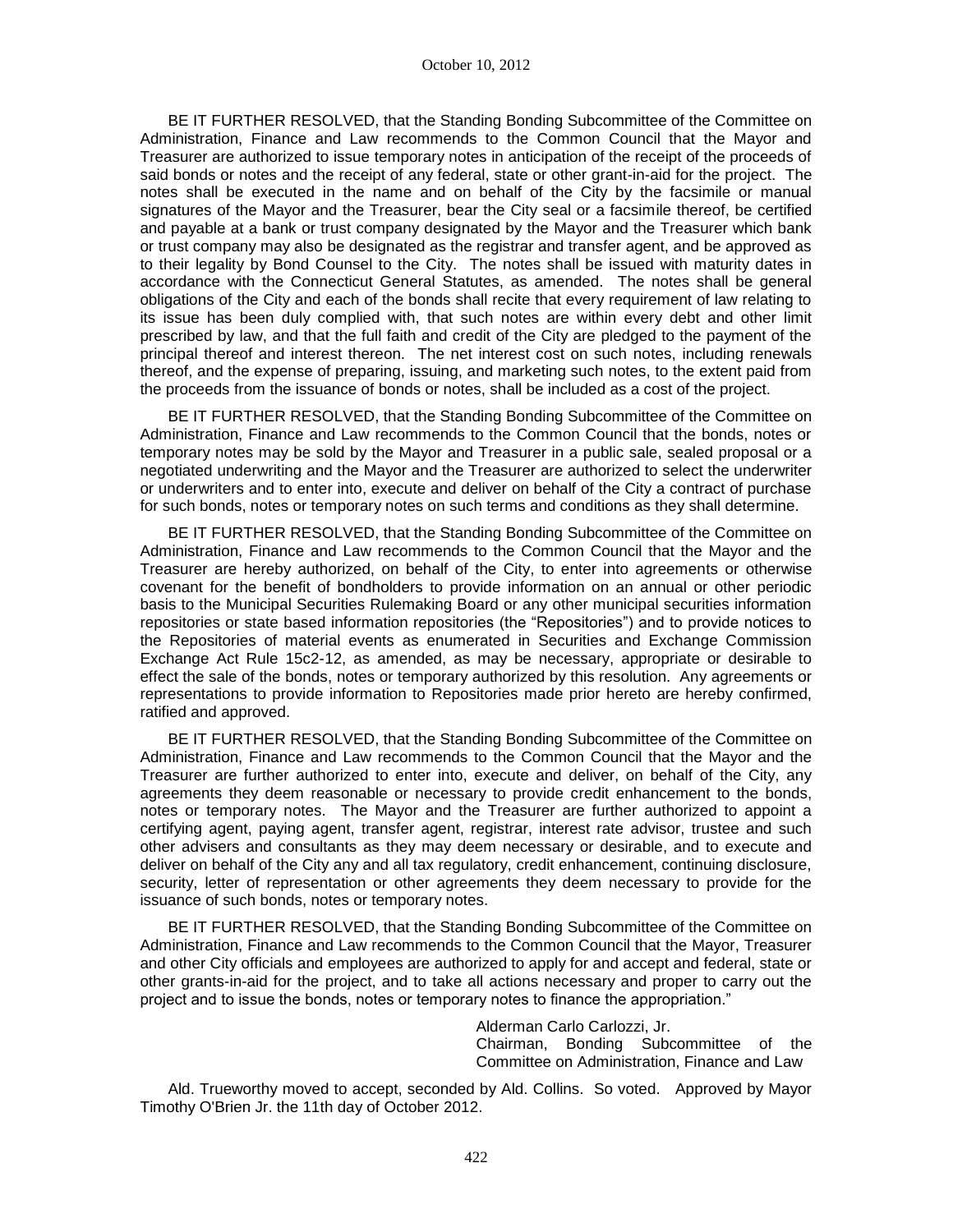### **RESOLUTION**

#### **32053-1 RE: \$500,000 APPROPRIATION AND BOND AUTHORIZATION FOR THE A.W. STANLEY PARK POOL PROJECT**

To His Honor, the Mayor, and the Common Council of the City of New Britain: the undersigned beg leave to recommend the adoption of the following:

At a meeting of the Common Council held on October 10, 2012 on a motion by Council member Trueworthy and seconded by Council member Biellinski, the following resolution was adopted:

RESOLVED, by the Common Council of the City of New Britain on the recommendation of the Standing Bonding Subcommittee of the Committee on Administration, Finance and Law adopted at its meeting held on October 10, 2012, that the sum of \$500,000 be appropriated for the replacement of the wading and large pools' two filtration systems as well as repair of the large pool's concrete walls and floor at A.W. Stanley Park (the "Project"). The Project includes planning, design, architectural and engineering services, construction costs, materials, equipment and fixtures, temporary and permanent financing costs and other costs related to the Project. To meet said appropriation and in lieu of a tax therefor, bonds, notes or temporary notes of the City be issued pursuant to Article XII of the City Charter and Chapter 109 of the Connecticut General Statutes, as amended, or any other provision of law thereto enabling, in an amount not to exceed \$500,000 or so much thereof as may be necessary after deducting grants or other sources of funds available for the project.

BE IT FURTHER RESOLVED, that the City hereby declares its official intent under Treasury Regulation Section 1.150-2 of the Internal Revenue Code of 1986, as amended, that project costs may be paid from temporary advances of available funds and that the City reasonably expects to reimburse any such advances from the proceeds of borrowings in an aggregate principal amount not in excess of the amount of borrowing authorized for the project; that the Mayor and Treasurer are authorized to bind the City pursuant to such representations and agreements as they deem necessary or advisable in order to ensure and maintain the continued exemption from Federal income taxation of interest on the bonds, notes or temporary notes authorized by this resolution, if issued on a tax-exempt basis, including covenants to pay rebates of investment earnings to the United States in future years. While it is anticipated that the bonds or notes will qualify as tax exempt bonds, the Mayor and the Treasurer are authorized, upon the advice of bond counsel, to issue all or any portion of the bonds or notes as bonds or notes the interest on which is includable in the gross income of the owners thereof for federal income tax purposes and it is hereby found and determined that the issuance of any such bonds or notes is in the public interest.

BE IT FURTHER RESOLVED, that the bonds or notes may be sold in a single issue or may be consolidated with other authorized but unissued bonds or notes of the City. The bonds or notes shall be issued in fully registered form, be executed in the name and on behalf of the City by the facsimile or manual signatures of the Mayor and the Treasurer, bear the City seal or a facsimile thereof, be certified and payable at a bank or trust company designated by the Mayor and the Treasurer which bank or trust company may also be designated as the registrar and transfer agent, and be approved as to their legality by Bond Counsel to the City. The bonds or notes may be issued in one or more series, shall bear such rate or rates of interest, and be issued in book entry form. The bonds or notes shall be general obligations of the City and each of the bonds or notes shall recite that every requirement of law relating to its issue has been duly complied with, that such bonds or notes are within every debt and other limit prescribed by law, and that the full faith and credit of the City are pledged to the payment of the principal thereof and interest thereon. The aggregate principal amount of bonds or notes to be issued, the annual installments of principal, redemption provisions, if any, the date, interest rate or rates, form and manner of sale, time of issuance and sale, designation, price, maturities, and other terms, details and particulars of such bonds or notes shall be determined by the Mayor and the Treasurer.

BE IT FURTHER RESOLVED, that the Mayor and Treasurer are authorized to issue temporary notes in anticipation of the receipt of the proceeds of said bonds or notes and the